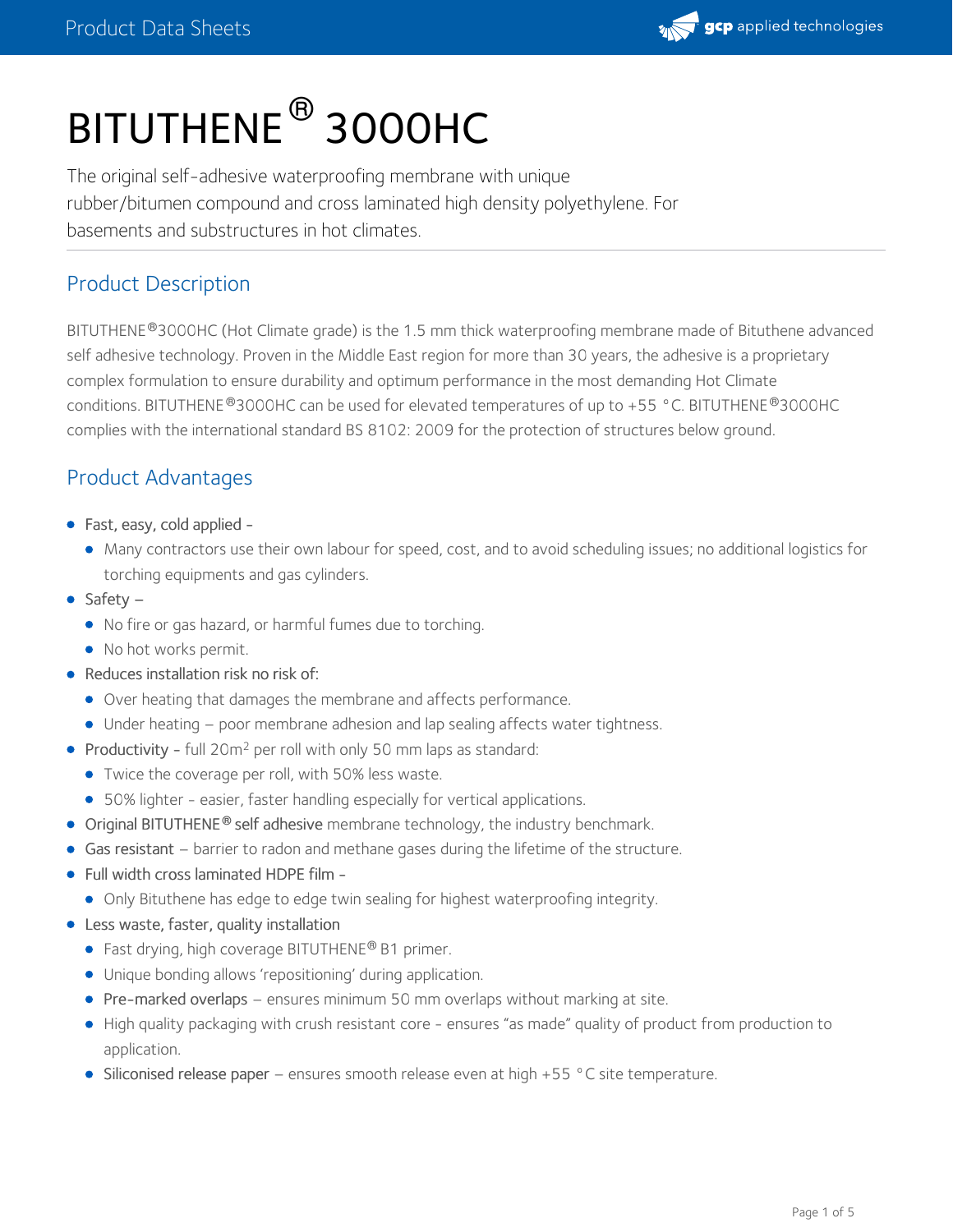

#### Physical Properties

| <b>PROPERTY</b>                  | <b>TYPICAL VALUE</b> | <b>TEST METHOD</b>                                      |
|----------------------------------|----------------------|---------------------------------------------------------|
| Resistance to hydrostatic head   | $>60$ m              | <b>ASTM 5385</b>                                        |
| <b>Supply</b>                    |                      |                                                         |
| BITUTHENE <sup>®</sup> 3000HC    |                      | 1 m x 20 m roll (20 sq m)                               |
|                                  |                      | Weight 39 kg                                            |
| Storage                          |                      | Store upright in dry conditions below +40 °C            |
| BITUTHENE® Primer B1             |                      | 25 litre units (Coverage: 8-10 m <sup>2</sup> /litre) * |
| Drying time                      |                      | 30-40 mins                                              |
| BITUTHENE <sup>®</sup> Primer B3 |                      | 20 litre units (Coverage: 8-10 m <sup>2</sup> /litre) * |
| Drying t ime                     |                      | 10-12 hours                                             |
| <b>Ancillary Products</b>        |                      |                                                         |
| ADCOR <sup>®</sup> 500T          |                      | $6 \times 5$ m rolls                                    |
| BITUTHENE®LM                     |                      | 5.7 litre packs                                         |
| Servipak Flex                    |                      | Available in 3, 4 & 6 mm thicknesses **                 |
| Bitustik™ 4000                   |                      | 150 mm x 12 m roll                                      |

\* Depending upon method of application, surface porosity and ambient temperature

\*\* Please refer to Servipak Flex data sheet

Equipment by Others: Soft broom, Stanley knife, brush or roller for priming.

#### Installation

BITUTHENE®3000HC shall be laid by peeling back the siliconized protective release paper and applying the adhesive face onto the prepared surface with BITUTHENE®Primer B1 or BITUTHENE®Primer B3.

#### Declared values according to EN 13967

| <b>PROPERTY</b>                             | <b>DECLARED VALUE</b> | <b>TEST METHOD</b> |
|---------------------------------------------|-----------------------|--------------------|
| Visible defects - MDV                       | No                    | EN 1850-2          |
| Length $(m)$ - MDV                          | $20.15 \pm 0.15$      | EN 1848-2          |
| Width Carrier Sheet (m) - MDV               | $0.987 \pm 0.007$     | EN 1848-2          |
| Width Overall (roll) (m) - MDV              | $1.000 \pm 0.005$     | EN 1848-2          |
| Water tightness to liquid water (at 60 kPa) | Pass                  | EN 1928-2          |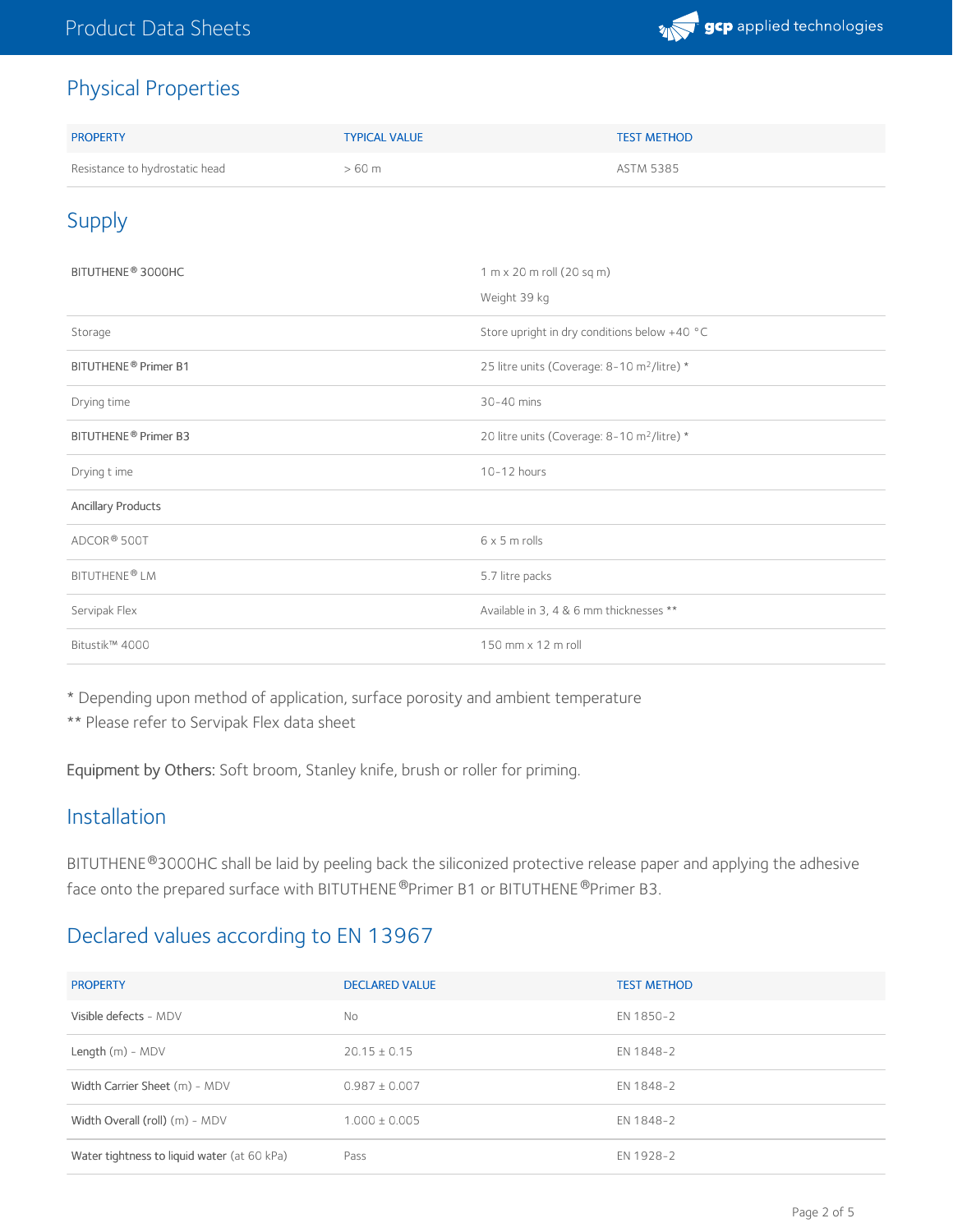# Product Data Sheets



| Resistance to impact (Al-board) (mm) - MLV                                                                        | $150 - Pass$                                   | EN 12691                           |
|-------------------------------------------------------------------------------------------------------------------|------------------------------------------------|------------------------------------|
| Resistance to impact (base EPS) (mm) - MLV                                                                        | $900 - Pass$                                   | EN 12691                           |
| Resistance to tearing (Nail Shank) - unreinforced<br>sheets (N) - MLV                                             | Long <sup>1</sup> 100 / Trans <sup>2</sup> 100 | EN 12310-1                         |
| Joint strength (N/50mm) - MLV                                                                                     | 150                                            | EN 12317-2                         |
| Water vapour transmission $(\mu = sD/d)$ - MDV                                                                    | 180.000 ± 30%                                  | EN 1931 Method B                   |
| Water vapour transmission (sD in m) - MDV                                                                         | $250 \pm 30\%$                                 | EN 1931 Method B                   |
| Resistance to deformation under load                                                                              | Not Applicable                                 | <b>EN 13967 Annex B</b>            |
| Straightness - MDV                                                                                                | Pass                                           | EN 1848-2                          |
| Thickness (mm) - MDV                                                                                              | $1.52 \pm 0.08$                                | EN 1849-2                          |
| Mass per unit area $(g/m^2)$ - MDV                                                                                | $1550 \pm 90$                                  | EN 1849-2                          |
| Durability of water tightness against<br>ageing/degradation (at 60 kPa)                                           | Pass                                           | EN 1296/EN 1928 Method B           |
| Durability of water tightness against chemicals (at<br>60 kPa)                                                    | Pass                                           | EN 1847 Method B/ EN 1847 Method B |
| Durability of tensile properties against chemicals                                                                | Pass                                           | <b>EN 13967 Annex C</b>            |
| Compatibility with bitumen                                                                                        | Pass                                           | EN 1548                            |
| Resistance to static loading (kg)                                                                                 | $10 - Pass$                                    | EN 12730                           |
| Tensile properties - unreinforced sheets (N/6mm) - Long <sup>1</sup> 15 / Trans <sup>2</sup> 15<br><b>MLV</b>     |                                                | EN 12311-2 Method B                |
| Tensile properties - unreinforced sheets (Elongation Long <sup>1</sup> 100 / Trans <sup>2</sup> 65<br>$%$ ) - MLV |                                                | EN 12311-2 Method B                |
| Reaction to fire (Class; test conditions)                                                                         | E                                              | EN 13501-1                         |

Footnotes:

1. Longitudinal - related to the roll direction

2. Transversal - related to the roll direction

3. MDV: Manufacturer Declared Value

4. MLV: Manufactured Limiting Value

All declared values shown in this data sheet are based on test results determined under laboratory conditions and with the product sample taken directly from stock in its original packing without any alteration or modification of its component parts.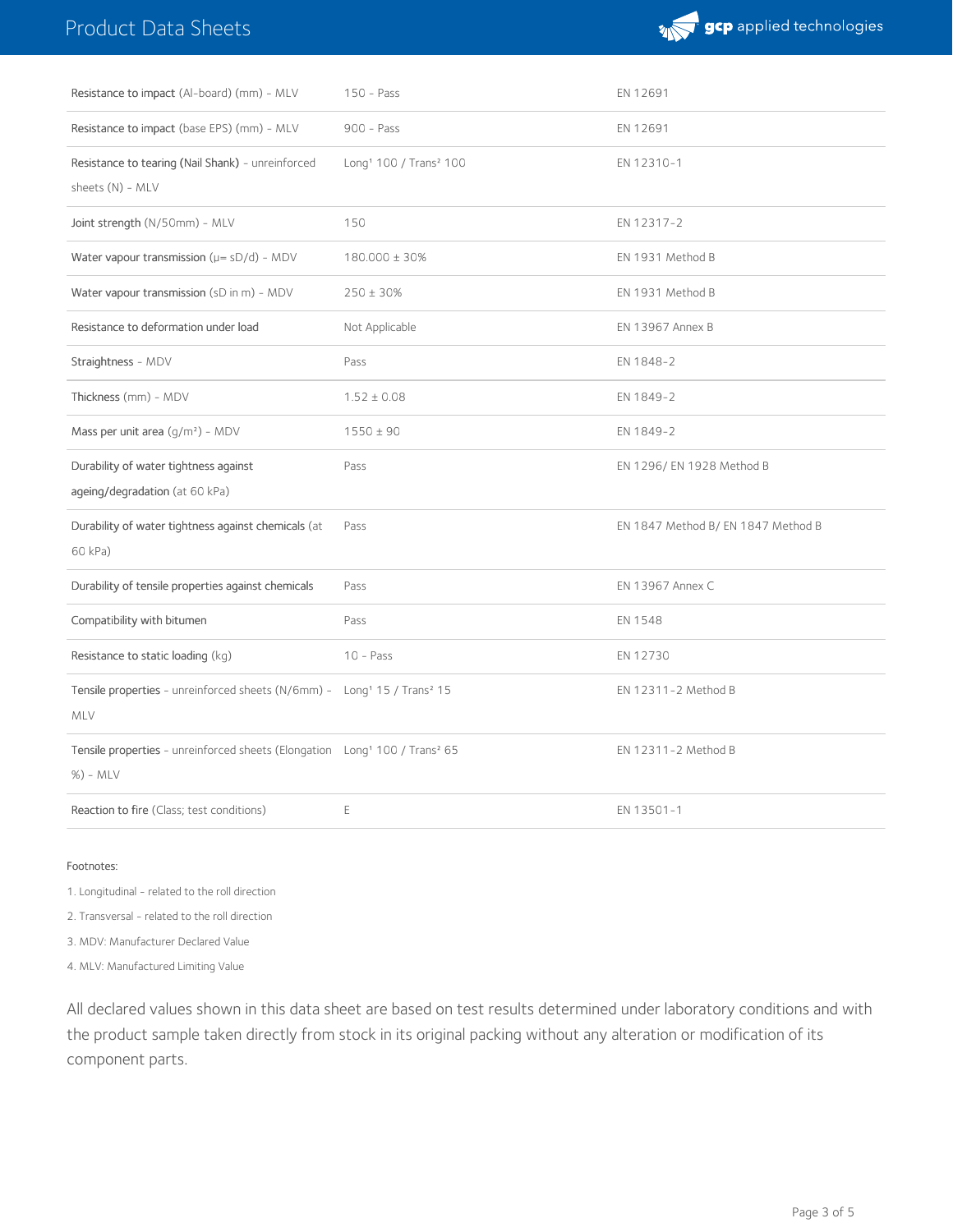

#### Repairs & Protection

- Damaged areas to be repaired with an oversize patch applied to a cleandry, surface extending 100 mm beyond damage and firmly rolled.
- Protect BITUTHENE® membranes immediately after application to avoid damage from other trades, construction materials or backfill, using only Servipak Flex protection boards. Consult your local GCP representative for advice on protection thickness.

#### Independent Certifications

Produced in the UAE, BITUTHENE®production and performance is audited for yearly independent Factory Production Control

(CE marking).

Since 1997, BITUTHENE®3000HC product application & suitability has been certified by the British Board of Agreement (BBA) for watertightness, durability and gas resistance. BBA Certification for BITUTHENE®3000HC includes:

- CE mark
- **•** Independently verified technical specification
- Assessment criteria and technical investigations
- **•** Design considerations
- **·** Installation guidance
- Regular surveillance of production
- Formal three-yearly review

Manufactured only by GCP in the UAE to the highest standards of ISO 9001 & ISO 14001, BITUTHENE®3000HC is readily available across the region to meet urgent demands.

# Specification Clause

BITUTHENE® 3000HC, a self adhesive, cold applied, flexible 1.5 mm thick waterproofing membrane, comprised of advanced BITUTHENE ®rubberized asphalt technology, with full width cross laminated HDPE carrier film, which has premarked minimum 50 mm overlap. The membrane should be protected against damage using only GCP Protection boards. The membrane shall have a valid British Board of Agreement (BBA) certificate.

# Health and Safety

There is no legal requirement for a SDS (Safety Data Sheet) for BITUTHENE®3000HC. Refer to product carton for additional safety information. Users must comply with all risk and safety phrases. SDS's can be obtained from GCP Applied Technologies.